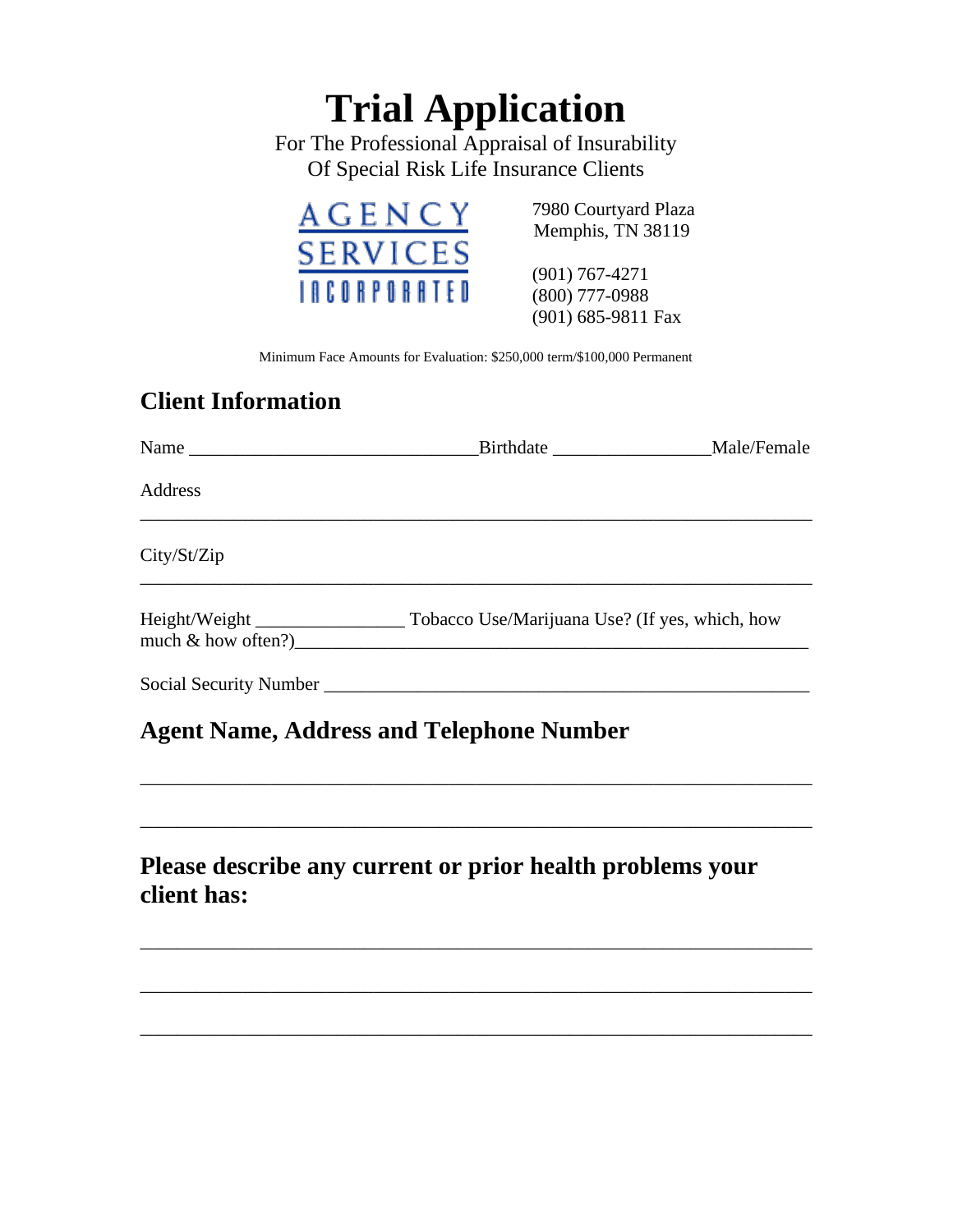## **What is the name and address of your client's doctor(s)?**

| Dr. |  |  |
|-----|--|--|
| Dr  |  |  |
| Dr  |  |  |

### **What type and amount of coverage is your client looking to obtain?**

| Ferm | Permanent | Second-To-Die |
|------|-----------|---------------|
|      |           |               |

Face Amount \_\_\_\_\_\_\_\_\_\_\_\_\_\_\_\_\_\_\_\_\_\_\_\_\_\_\_\_\_\_\_\_\_\_\_\_\_

#### **Here are some additional questions that could help us get the best quote:**

| What medications does your client take? |  |
|-----------------------------------------|--|
|                                         |  |

\_\_\_\_\_\_\_\_\_\_\_\_\_\_\_\_\_\_\_\_\_\_\_\_\_\_\_\_\_\_\_\_\_\_\_\_\_\_\_\_\_\_\_\_\_\_\_\_\_\_\_\_\_\_\_\_\_\_\_\_\_\_\_\_\_\_\_\_\_\_\_\_

What is your client's occupation?

If case is rated, will your client consider a rated policy? \_\_\_\_\_\_\_\_\_\_\_\_\_\_\_\_\_\_\_\_\_\_\_\_\_\_\_

Has your client been rated or declined for coverage?

| Which company? |  |
|----------------|--|
|                |  |

Are there any other companies currently looking at this case? \_\_\_\_\_\_\_\_\_\_\_\_\_\_\_\_\_\_\_

Is there any other information you have that could help us? \_\_\_\_\_\_\_\_\_\_\_\_\_\_\_\_\_\_\_\_

\_\_\_\_\_\_\_\_\_\_\_\_\_\_\_\_\_\_\_\_\_\_\_\_\_\_\_\_\_\_\_\_\_\_\_\_\_\_\_\_\_\_\_\_\_\_\_\_\_\_\_\_\_\_\_\_\_\_\_\_\_\_\_\_\_\_\_\_

**Please have Authorization for Release of Confidential Health Care Information, along with the HIPAA form, signed, dated and returned with this trial application.**

\_\_\_\_\_\_\_\_\_\_\_\_\_\_\_\_\_\_\_\_\_\_\_\_\_\_\_\_\_\_\_\_\_\_\_\_\_\_\_\_\_\_\_\_\_\_\_\_\_\_\_\_\_\_\_\_\_\_\_\_\_\_\_\_\_\_\_\_